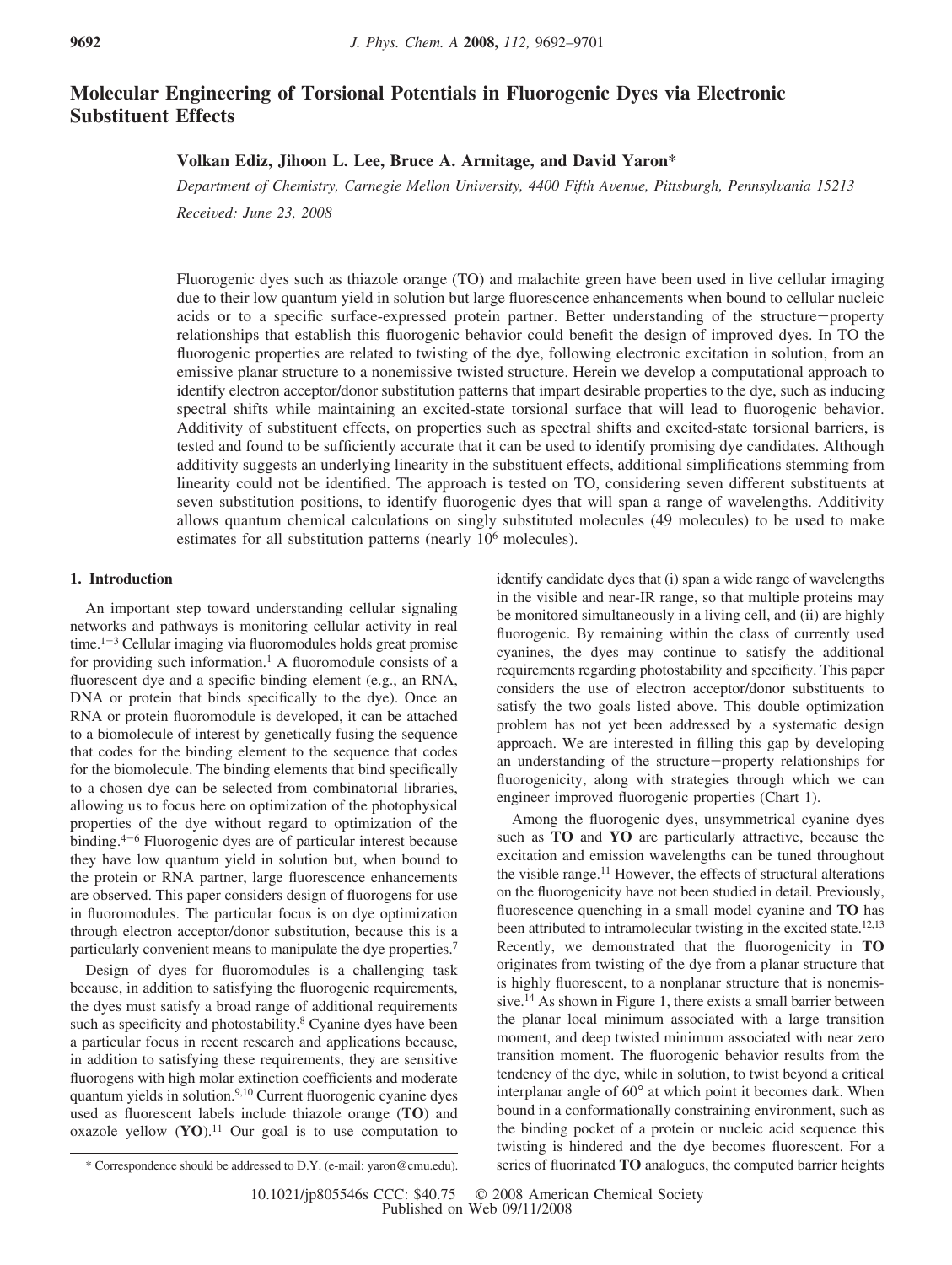**CHART 1: Structure of TO Dye and Its Fluorinated Derivatives**



are well correlated with observed quantum yields in viscous solution.14 This suggests that activated crossing of this barrier plays an important role in establishing the quantum yield in solution and hence the fluorogenic properties. In constrained environments, the substituent effects on quantum yield follow a different trend, suggesting that the quantum yield is established by a different mechanism such as coupling to stretching motions.15 It also suggests that engineering the characteristics of the barrier is a useful design strategy for developing improved dyes. Consider, for instance, that changes made to the dye to shift the absorption wavelength, or optimize some other property, may raise the excited-state barrier to a point where the dye fluoresces even in solution, thereby destroying the fluorogenicity.

Here, we are interested in exploring the role of electronic substituent effects on the excited-state torsional potential by generating a library of **TO** analogues that vary in the type and position of electron acceptor/donor groups. For this purpose, we choose seven simple substituents, and consider eight positions on the heterocycles where these can be placed, as shown in Figure 2. In principle, this setup leads to a large database of nearly 106 molecules, which makes an exhaustive computational search infeasible. Thus, we need a systematic design approach that can reduce the computational cost of the search. Below, we show that additivity of substituent effects is a reasonable assumption for this system. Additivity allows calculations on singly substituted molecules (56 molecules in this case) to be used to make estimates for all substitution patterns (nearly 106 molecules). This allows us to simultaneously optimize multiple photophysical properties, as discussed above.

Additivity of the response from various substitutions is one of the consequences of linearity and so the additivity found here suggests that the system is in a regime where linear response theory holds. In addition to additivity, linearity implies that the response is proportional to the strength of the electronic substituents as captured by, for instance, a set of Hammett-like parameters. This latter aspect of linear response theory leads to consequences beyond additivity, none of which appear to be operable in the current situation. Consider, for instance, the internal field model of conjugated systems such as push-pull aromatic systems<sup>16,17</sup> and polyenes.<sup>18,19</sup> A consequence of this model is that two different properties, the hyperpolarizability and induced  $\pi$  electron dipole moment, are proportional to the strength of the acceptor-donor substitution pattern, as modeled by the magnitude of an internal electric field, **F**. Because both of these properties are proportional to **F**, they are correlated with one another and such correlations have been confirmed experimentally.16,17 Weibel et al. generalized this approach to arbitrary substitution patterns by adopting a more general linear response theory.20 When applied to **TO**, this generalized linear response theory would describe the effects of the substituents through a vector **V**. Each element of **V** corresponds to a particular position on the conjugated framework  $(P_1-P_8)$  shown in Figure 2) with a numeric value that describes the strength of the substituent at each position. The change in a property *P* induced by the substitution,  $\Delta P$ , is then related to **V** through a general linear relation:

$$
\Delta P = \mathbf{A} \mathbf{V} \tag{1}
$$

where **A** is a linear response matrix. As mentioned above, a linear relation leads to additivity of effects from different substituent patterns,  $V_1$  and  $V_2$ :

$$
\Delta P = A(V_1 + V_2) = AV_1 + AV_2 = \Delta P_1 + P_2 \tag{2}
$$

We will show below that additivity does indeed apply for the properties of interest here. Equation 1 also implies that the substituent effects are proportional to some Hammettlike parameters, the elements of **V**, that capture the strength of the substituents. If this was the case, it would be possible to factor the responses ∆*P* into the product of a parameter that captures the strength of the substituent, the **V** of eq 1, and a position dependent proportionality constant, the **A** of eq 2. We will show below, however, that factorization of the form of eq 2 does not apply for the properties of interest here, and so this aspect of linearity does not apply.

The lack of linearity with respect to acceptor/donor strength is, perhaps, not surprising given past work on the effects of electronic substituents of the nonlinear optical properties of cyanines. This work found that the nonlinear optical susceptibilities could be understood in terms of a bond-length alternation  $(BLA)$  coordinate.<sup>18,21</sup> BLA is typically defined as the average difference between the single and double bond lengths along the relevant conjugation pathway. Electronic substituents may be expected to alter the relative importance of the two resonance structures of **TO** shown in Figure 2. These structures have opposite BLA and so the observed BLA may provide a useful measure of the relative importance of these two structures. The nonlinear optical susceptibilities follow a regular behavior versus BLA; however, this behavior is far from linear. BLA may therefore provide a means to go beyond the linear form of eq 2 and better understand the trends resulting from different substituents. Below, we will show that many properties of **TO** do indeed show good correlations with BLA; however, the excited-state barrier, the key property for fluorogenicity, is not well correlated with the BLA. Unlike the case of nonlinear optical susceptibilities, the BLA does not provide a useful way to understand the relation between the excited-state barrier height and the acceptor-donor strength. It is fortunate, however, that such an understanding is not necessary to support computational design of improved fluorogens. Additivity alone is sufficient to allow a manageable number of quantum chemical calculations (56 calculations corresponding to singly substituted molecules)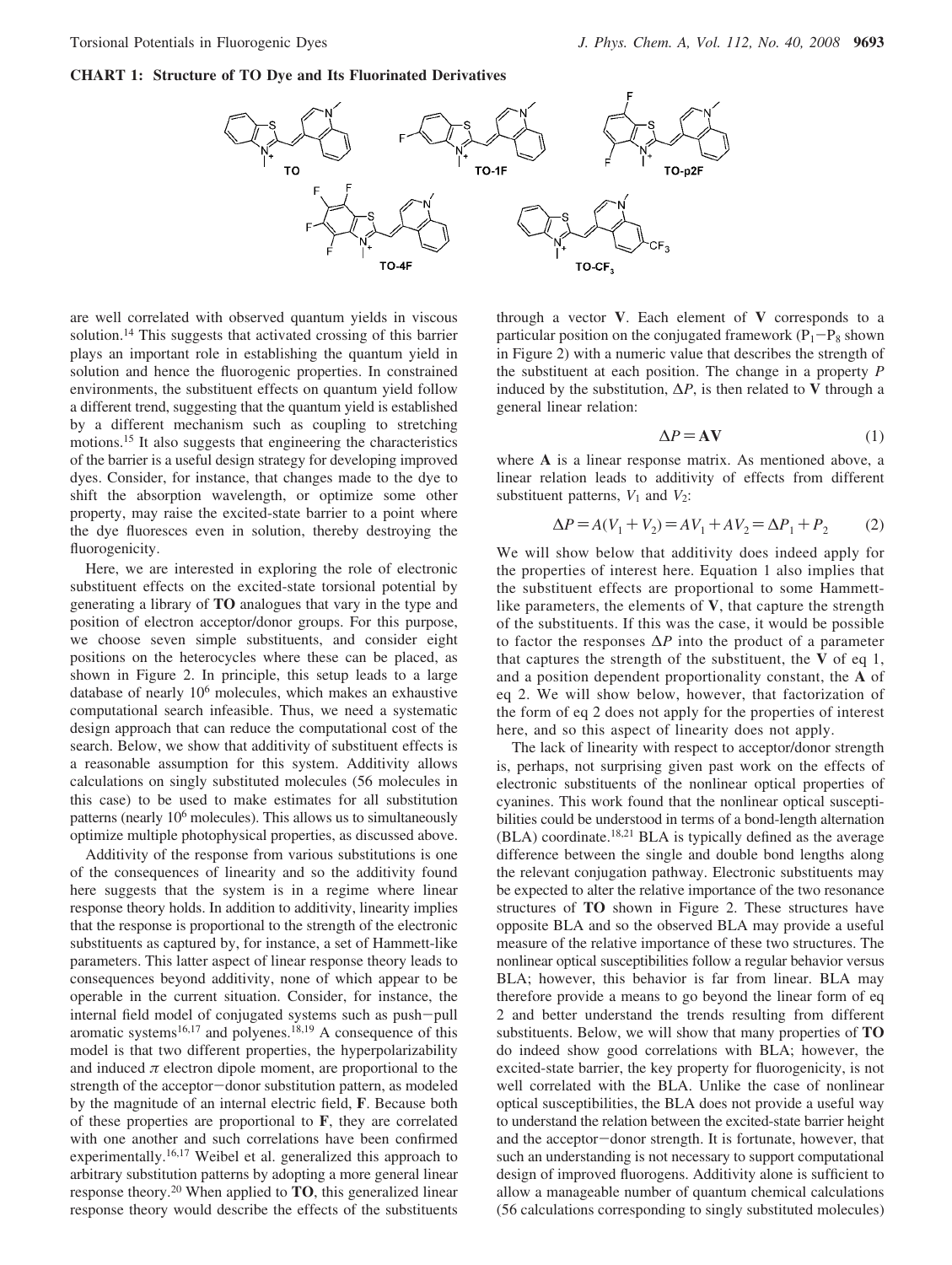to be used to enable an exhaustive search of all substitution patterns (nearly 106 molecules) on the **TO** conjugated framework.

The choice of chemical substituents and computational methods are described in section 2, including a comparison of the semiempirical quantum chemical methods used here with results from time-dependent density functional theory (TD-DFT).<sup>22</sup> We begin, in section 3.1, by using BLA as a descriptor for the structure-property relationships. First, we present a principal component analysis (PCA) of all possible BLA coordinates, as shown in Figure 2, and then investigate how key components of the excited-state torsional potential correlate with the primary BLA coordinate. In section 3.2, we show that an additivity model derived from singly substituted molecules can be used as a rational design tool for improved cyanine dyes. In section 3.3, we show that, despite the additivity found in section 3.2, linearity is not useful for understanding the relation between properties and substituent strength. Finally, in section 3.4, we will evaluate our design approach on two test cases.

#### **2. Methods**

**2.1. Model.** Molecular structures were generated using an automated system that creates initial geometries for a series of **TO** analogues by replacing hydrogen atoms on the two heterocycles with the desired substituents. This system is capable of generating multiply substituted analogues, allowing us to create a large library of compounds which we can then mine to derive structure-property relationships. To explore the effects of substitutions on the photophysical properties, seven substituents  $(N(CH_3)_2, NH_2, CH_3, F, CHF_2, CF_3, CN)$ , were chosen that span a range of Hammett parameters, from  $-0.8$  to  $+0.8^{23}$ in a fairly evenly distributed manner. This ensures that the database is not biased toward a particular electron acceptor or donor strength. The eight substitution positions considered are shown in Figure 2 and denoted as  $P_i$ , where *i* is the index of the position. These substitution positions do not interfere with the main conjugation path between the nitrogen atoms on the heterocycles, such that the key components of the excited-state torsional potential, and hence fluorogenic properties, are likely to be preserved. A database of 1024 molecular structures was created including all single and double substitutions in which at most one group is present on each heterocycle. However, as we will discuss further below, substitution at  $P_5$  introduces steric interactions that substantially alter the shape of the torsional potential. Therefore, molecular structures that involve substitution at P5 were removed from the data. This reduced our database to 768 molecular structures, corresponding to placing seven electron donor/acceptor groups at seven positions.

Molecular structures were optimized using the SAM124 Hamiltonian in the AMPAC<sup>25</sup> quantum chemistry package. The ground electronic state was optimized using restricted Hartree-Fock (RHF) theory. Although we use SAM1 for the geometry optimization, we previously demonstrated that the vertical excitation energies predicted by SAM1 do not correlate well with experiments for fluorinated **TO** analogues.<sup>14</sup> More reliable predictions of the excitation energy can be obtained from Intermediate Neglect of Differential Overlap (INDO) theory.26 However, because INDO is only useful after the molecular geometry is known, we adopt a hybrid method in which geometries are obtained from SAM1 and excitation energies are obtained from a direct INDO/SCI $^{27}$  method that includes excitations between all molecular orbitals. As shown in section 2.2, this hybrid method leads to good correlation between theory and experiment for both absorption and fluorescence (data not shown here), supporting the use of this approach to study substituent effects on the excited-state torsional potential.



**Figure 1.** Excited-state energy surface of **TO** as a function of interplanar angle.



**Figure 2.** Resonance structures of **TO**. Substitution positions, Pi, are shown in blue and green on the left resonance structure. The bonds along the main conjugation pathway are enumerated in red on the right structure.



**Figure 3.** Definition of dihedral angles,  $\phi_1$  and  $\phi_2$ , used to describe twisting of **TO**.

Figure 3 defines two interplanar angles  $\phi_1$  and  $\phi_2$  that can be used to characterize the twisting motion in **TO**. However, only twisting about  $\phi_1$  was examined because we previously showed that the reaction path is primarily along  $\phi_1$ .<sup>14</sup> To reconfirm this, we randomly chose 20 molecular structures substituted with strong electron donors/acceptors at various positions and investigated whether the reaction path changes to involve twisting about  $\phi_2$ . For all structures, the reaction path was along  $\phi_1$  (data not shown here), justifying the use of  $\phi_1$ . The excitedstate torsional surface is obtained by optimizing the groundstate geometry with constraints applied to hold  $\phi_1$  at values ranging from 0° to 90° in steps of 10°. The lowest singlet excitation energies were obtained from direct INDO/SCI calculations at each of these geometries.

**2.2. Comparison of INDO/SCI with TDDFT.** In an attempt to evaluate the performance of our hybrid method, we compared the predictions with those of time-dependent density functional theory (TDDFT), because TDDFT has had considerable success in predicting excitation energies.<sup>28-30</sup> We chose to perform calculations on the substituted **TO** molecules shown in Chart 1 because experimental data is available against which to test the methods.14 Table 1 lists the excitation energies corresponding to the absorption maxima calculated using four different hybrid approaches. The approaches pair two different methods of ground-state optimization (SAM1 and DFT) with two different methods for vertical excitation energies (TDDFT and INDO/ SCI). The methods used for SAM1 geometry optimization and INDO/SCI excitation energies are described in section 2.1. The DFT ground-state geometries were fully optimized using the hybrid B3YLP exchange-correlation functional and the 6-311G\* basis set. A tight convergence threshold of  $1.5 \times 10^{-5}$  hartree/ bohr was employed. The TDDFT vertical excitation energies were computed using the B3YLP functional and 6-311G\* basis set. All calculations at the DFT level were carried out with the GAUSSIAN03 software package.<sup>31</sup>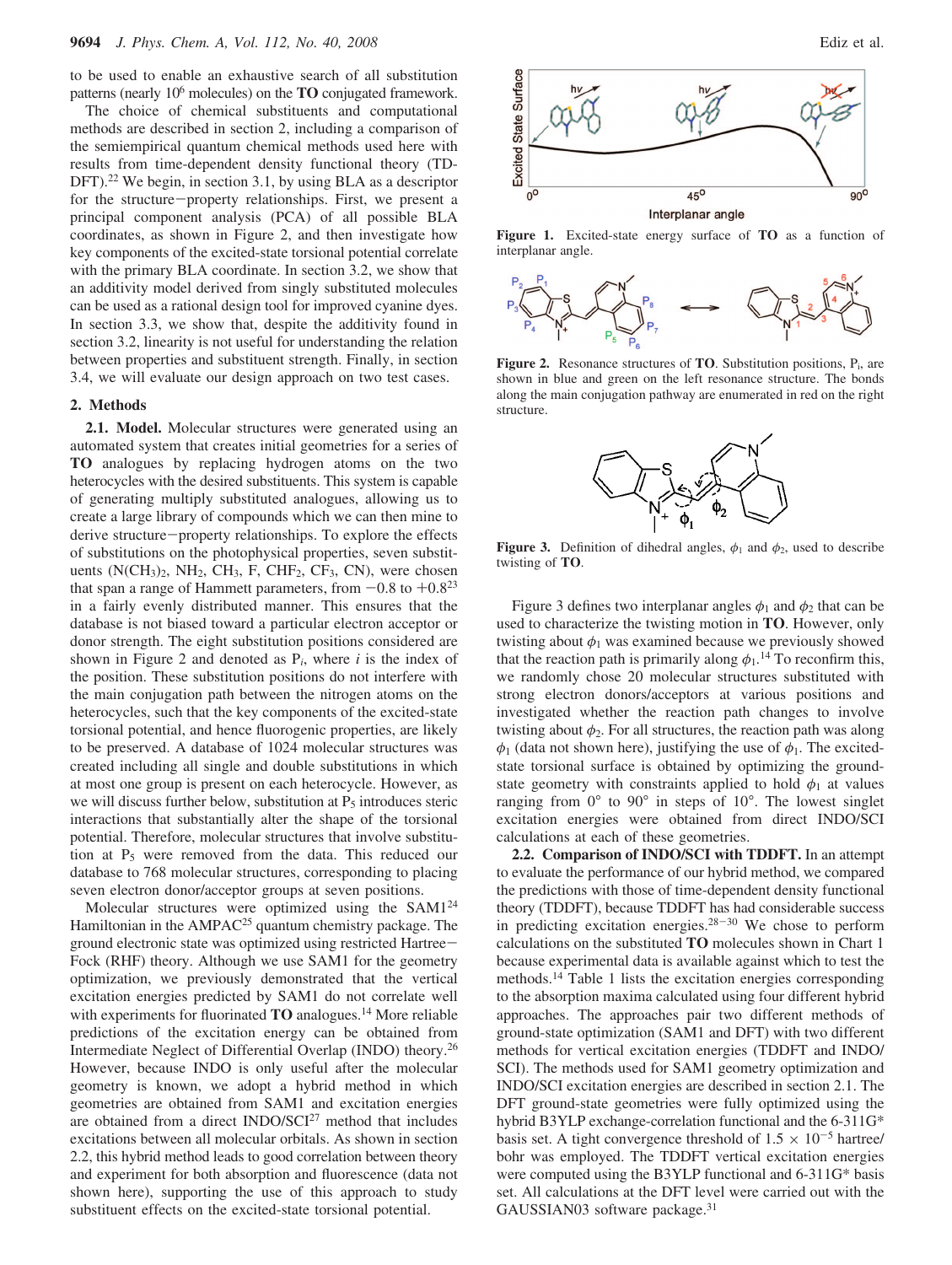**TABLE 1: Results from Modeling Electronic Spectra of TO and Fluorinated Analogues**

| dye          | experiment<br>$\lambda_{\max}$ (nm) <sup>a</sup> | B3YLP/TDDFT<br>$\lambda_{\max}$ (nm) <sup>b</sup> | B3YLP/INDO<br>$\lambda_{\max}$ (nm) <sup>c</sup> | SAM1/INDO<br>$\lambda_{\max}$ (nm) <sup>d</sup> | SAM1/TDDFT<br>$\lambda_{\max}$ (nm) <sup>e</sup> |
|--------------|--------------------------------------------------|---------------------------------------------------|--------------------------------------------------|-------------------------------------------------|--------------------------------------------------|
| TO           | 502                                              | 432.4                                             | 465.6                                            | 476.5                                           | 445.1                                            |
| <b>TO-1F</b> | 500                                              | 436.6                                             | 461.5                                            | 471.4                                           | 449.7                                            |
| $TO-p2F$     | 489                                              | 426.2                                             | 457.9                                            | 468.3                                           | 440.2                                            |
| $TO-4F$      | 485                                              | 430.9                                             | 452.7                                            | 463.0                                           | 450.5                                            |
| TO-CF3       | 516                                              | 437.7                                             | 470.1                                            | 482.5                                           | 450.5                                            |

*<sup>a</sup>* Experimental absorption maximum in methanol. *<sup>b</sup>* Excitation energy from B3YLP/6-311G\*/TDDFT for B3YLP/6-311G\* ground-state optimized structure. *<sup>c</sup>* Excitation energy from direct INDO/SCI for B3YLP/6-311G\* ground-state optimized structure. *<sup>d</sup>* Excitation energy from direct INDO/SCI for SAM1 ground-state optimized structure. *<sup>e</sup>* Excitation energy from B3YLP/6-311G\*/TDDFT for SAM1 ground-state optimized structure.



**Figure 4.** Correlation of predicted  $\lambda_{\text{max}}$  with experimental  $\lambda_{\text{max}}$ , in nm for the molecules of Chart 1. The dashed line is for B3YLP/6-311G\*/ INDO, and the solid line is for SAM1/INDO.

The results in Table 1 and Figure 4 show that the vertical excitation energies predicted by TDDFT do not correlate well with the experiment, regardless of choice of the geometry optimization method. This is surprising, because Champagne et al. found that the TDDFT scheme performed well for the optical properties of a set of symmetrical cyanine dyes.32 The excitation energies predicted from INDO/SCI strongly correlates with the experiment regardless of the optimization method, indicating the INDO/SCI calculations are useful to understand the effects of substitution on **TO**. We note that the absolute magnitudes are not as reliable as the correlation, because a fit of experiment to theory for absorption yields a slope of 1.58 for INDO on SAM1 geometries and 1.75 for INDO on B3YLP geometries. The value of  $r^2$  is 0.94 in both cases, indicating equal predictive power is obtained using SAM1 or B3YLP to optimize the geometry. Because the SAM1 method substantially reduces the computational cost, we chose to perform all our calculations using this hybrid approach.

### **3. Results**

**3.1. PCA and Use of BLA as a Coordinate.** Figure 2 labels six carbon-carbon bonds along the main conjugation pathway between the nitrogen atoms on the heterocycles. Feature extraction algorithms provide a way to determine if variation in the length of these bonds between various substitution patterns can be well described by a single, or few, bond length alternation coordinates.33 In this case, the features are the individual bond lengths and the resulting principle components capture the degree to which these bond lengths vary in a concerted manner across various substitution patterns.

Principal component analysis (PCA) is a widely used feature extraction method because of its simplicity and generality.<sup>33</sup>

| <b>TABLE 2: Results of PCA on the Bond Lengths for Singly</b> |  |  |  |
|---------------------------------------------------------------|--|--|--|
| and Doubly Substituted TO Analogues <sup>a</sup>              |  |  |  |

|                 | $r_{1}$            | r,           | r <sub>3</sub>     | $r_4$           | r,              | r <sub>6</sub>  | % variance   |
|-----------------|--------------------|--------------|--------------------|-----------------|-----------------|-----------------|--------------|
| PC1<br>PC2      | $-0.41$<br>$-0.24$ | 0.53<br>0.27 | $-0.55$<br>$-0.31$ | 0.33<br>$-0.52$ | $-0.27$<br>0.47 | 0.23<br>$-0.51$ | 77.5<br>14.4 |
| PC <sub>3</sub> | 0.03               | 0.16         | 0.06               | $-0.77$         | $-0.43$         | 0.41            | 4.5          |

*<sup>a</sup>* Coefficients of the first three principal components are given along with the percent variance explained by each principal component.

PCA involves an orthogonal linear transformation of the feature space in such a way that the first linear combination of the original features, the first principal component, explains the greatest variance in data, the second principal component is orthogonal to the first one and explains the greatest remaining variance and so on. Thus, each principal component identifies and ranks the most important features needed to capture the variability in data. Principal components extracted in this way define a new feature space that contains the same information as the original feature space but with reduced dimensionality. Typically, only a few principal components are sufficient to capture the variability in data.

The results of a PCA analysis for the six bond lengths of Figure 2, performed on the database of singly and doubly substituted molecules (see section 2.1) are shown in Table 2. The results show that the first two principal components account for over 90% of the total variability. The first component corresponds to the change in bond lengths expected for a transition between the two resonance structures of Figure 2. The positive values of  $r_2$ ,  $r_4$ , and  $r_6$  indicate that the change in the bond lengths is in the same direction, and negative values of  $r_1$ ,  $r_3$ , and  $r_5$  indicate that the change in the bond lengths is in the opposite direction. The magnitude of the coefficients of *r*<sup>2</sup> and  $r<sub>3</sub>$  indicate that the largest variability in bond lengths is on the monomethine bridge. This, along with the large percent variance accounted for by a single principal component, justifies the use of BLA on the methine bridge  $(r_3 - r_2)$  as a measure of substituent effects. The second and the third principal component represent asymmetric bond distortions, with large coefficients associated with  $r_4$ ,  $r_5$ , and  $r_6$ . This indicates that the bond lengths on the quinoline ring are more sensitive to substitution than those on the benzothiazole ring. Nevertheless, the percent variance explained by these principle components is small compared to that of first principal component, supporting the use of a single BLA coordinate such as  $(r_3 - r_2)$ .

We next consider whether the substituent effects on the excited-state torsional potential can be understood in terms of the BLA coordinate on the methine bridge  $(r_3 - r_2)$  of Figure 2. Because our hybrid method obtains the excited-state torsional potential as the sum of the ground-state energy and the lowest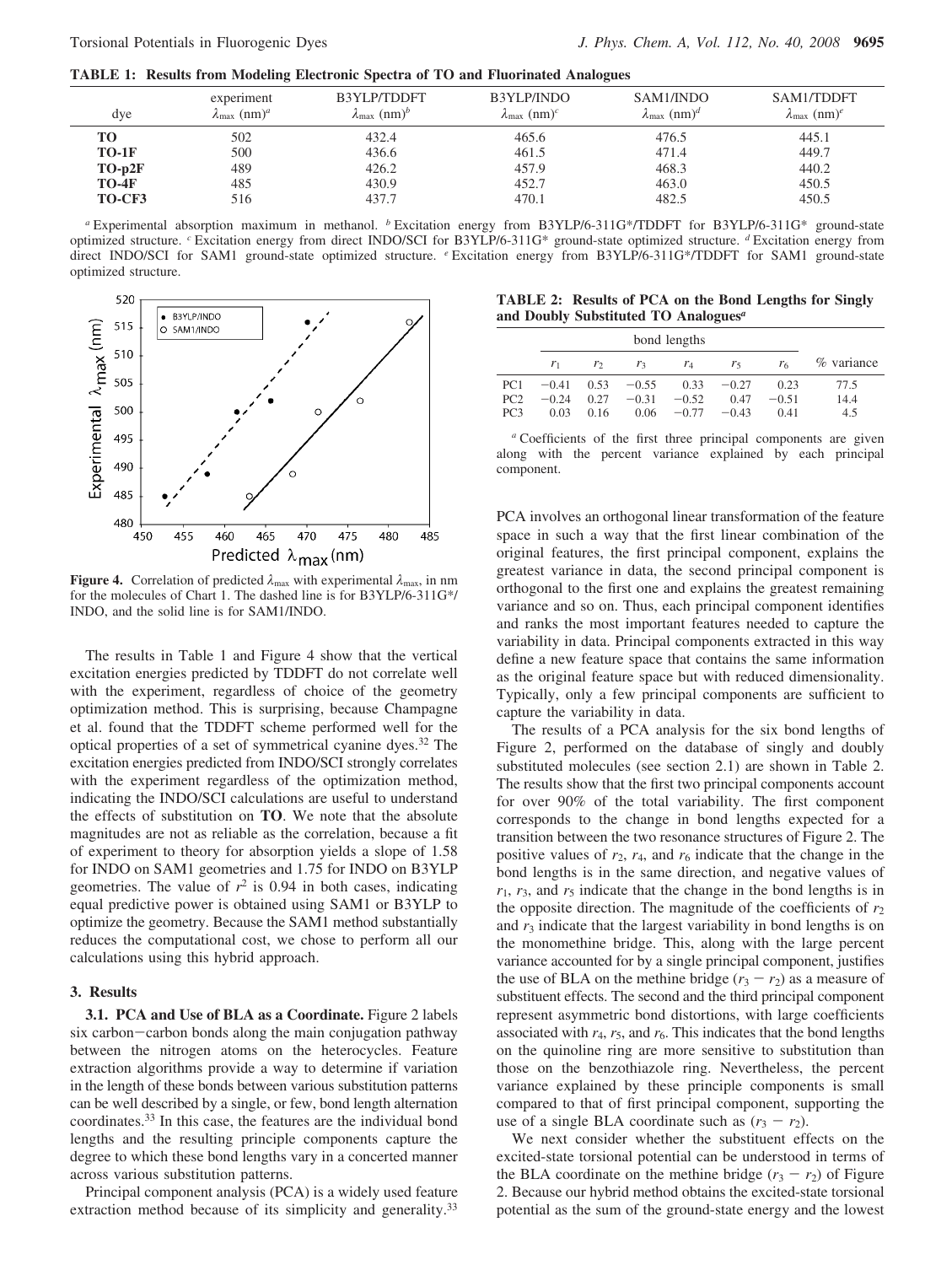

Figure 5. Correlation of the barrier to rotation in the ground state with the bond length alternation. The barrier is defined as the difference in energy between the planar and twisted ( $\phi_1 = 90^\circ$ ) structures. Molecular structures having substituents at  $P_5$  are shown as green triangles, and structures with any other substitution pattern are shown as blue circles (see Figure 2).

singlet excitation energy, we first consider separately the correlation of the ground-state energy and excitation energy with the BLA coordinate. The barrier to rotation in the ground electronic state is shown in Figure 5. The barrier correlates well with the BLA coordinate for substitution at all positions except  $P_5$ . Substituents at  $P_5$  sterically interact with the hydrogen atom on the bridge when the structure is planar. As the structure twists along  $\phi_1$ , these steric interactions weaken so that the groundstate rotational barrier drops substantially. Because the torsional potential is strongly influenced by steric interactions, and our goal here is to understand electronic substituent effects, the molecular structures that include substitution at  $P_5$  are eliminated from the library of **TO** derivatives for the remainder of this analysis. For all other structures, a strong correlation of barrier and BLA is observed, implying that BLA is a useful parameter for understanding this feature of the torsional potential.

Our hybrid method obtains the excited-state torsional potential as a sum of the ground-state potential and excitation energy. Above, we found that the ground-state rotational barrier correlates well with BLA. We next consider the excitation energy. For all molecules, the excitation energy drops monotonically between  $\phi_1 = 0^\circ$  and  $\phi_1 = 90^\circ$ . Figure 6 shows the INDO excitation energies at  $\phi_1 = 0^\circ$  and  $\phi_1 = 90^\circ$  as a function of the BLA coordinate for the substituted **TO** dyes. The results show that the BLA coordinate and the excitation energies at  $\phi_1$  $= 0^{\circ}$  and  $\phi_1 = 90^{\circ}$  are well correlated, although with opposite slopes for the correlation. A subgroup of **TO** derivatives, in which  $N(CH_3)_2$  or  $NH_2$  are substituted at P<sub>2</sub>, leads to a systematically lower excitation energy at  $\phi_1 = 0^{\circ}$ . The best fit line of the excitation energy for this subgroup has a slope similar to that of the other structures. This behavior suggests a stronger perturbation of the  $\pi$  electrons on the benzothiazole ring for such substitutions, as is further confirmed in section 3.2. Another subgroup, in which  $CF_3$  is substituted on benzothiazole ring, and  $CHF<sub>2</sub>$  is substituted on the quinoline ring, leads to set of outliers seen for the excitation energy at  $\phi_1$  = 90°. The reasons that these substitutions lead to outliers are not clear, however, we will see below that the outlier character of these structures applies also to other properties. The number of molecules in these two subgroups is quite small compared to that of the full database, thus the BLA coordinate can still be taken as having a reasonable correlation with the excitation energies at  $\phi_1 = 0^\circ$  and  $\phi_1 = 90^\circ$ .



**Figure 6.** Correlation of the lowest singlet excitation energy with the bond length alternation. The excitation energies of the planar structure  $(\phi_1$  fixed at  $0^\circ)$  are shown as triangles, and energies for the twisted structure ( $\phi_1$  fixed at 90 $^{\circ}$ ) are shown as circles. The upper, solid, line shows a linear fit for the excitation energy of the planar structures excluding a subgroup in which strong electron donors  $(N(CH_3)_2 \text{ or } NH_2)$ are substituted at  $P_2$ . The middle, dotted, line shows a linear fit for the excitation energy of the excluded subgroup. The lower, dashed, line shows a linear fit of the excitation energy of the twisted structures for all substitution patterns.



Figure 7. Correlation of the excited-state barrier with bond length alternation. The barriers of molecules with acceptor-bridge-donor (A-B-D) motif are shown as black circles, and barriers of donor-bridge-acceptor (D-B-A), acceptor-bridge-acceptor  $(A-B-A)$ , and donor-bridge-donor  $(D-B-D)$  motifs are shown as blue upper triangles, green lower triangles, and red diamonds, respectively.

The feature of the excited-state torsional potential that likely establishes the fluorogenic mechanism in these dyes is the barrier to rotation from the planar, emissive, structure to the twisted, nonemissive, structure. The excited-state surface was calculated as the sum of the ground-state surface and excitation energy, both of which were shown above to be reasonably well correlated with the BLA coordinate. However, as shown in Figure 7, a similarly simple correlation does not exist for the barrier between the planar and the twisted configurations. The results are shown for four separate substitution motifs in which at most one acceptor/donor group is present on each heterocycle: donor on the benzothiazole-bridge-donor on the quinoline ring (D-B-D), acceptor-bridge-donor (A-B-D), donor-bridgeacceptor  $(D-B-A)$ , and acceptor-bridge-acceptor  $(A-B-A)$ compounds. Decomposing the excitation energy into contributions from orbital  $(E_{HOMO} - E_{LUMO})$ , Coulomb (J) and exchange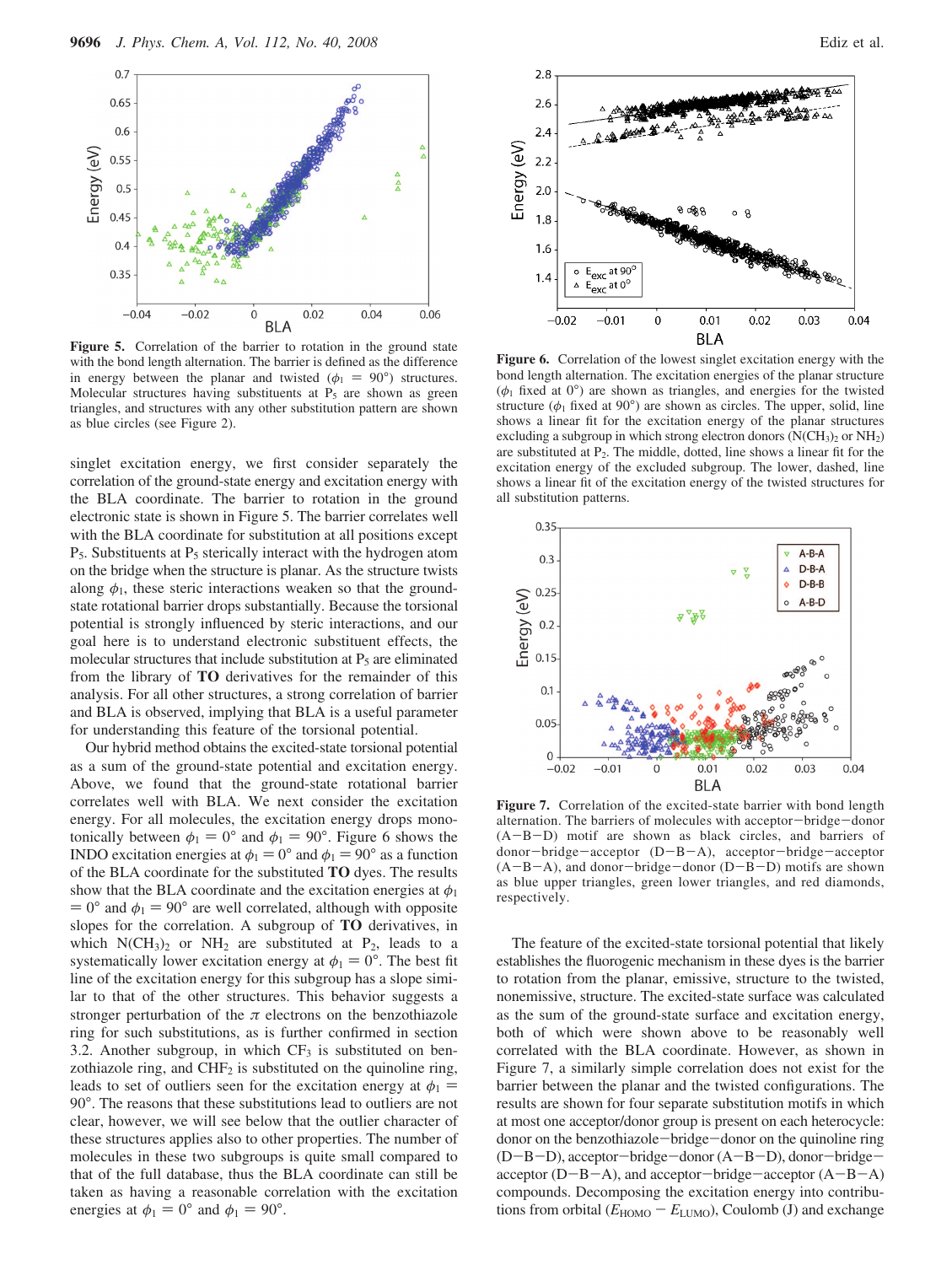**TABLE 3: Changes in the Excited-State Barrier Height Induced by Single Substitutions on the TO Framework (eV)***<sup>a</sup>*

|                  | $P_{1}$ | $P_{2}$ | $P_3$                                     | $P_4$ | $P_6$  | $P_7$                                                               | $P_8$  |
|------------------|---------|---------|-------------------------------------------|-------|--------|---------------------------------------------------------------------|--------|
|                  |         |         | $N(CH_3)$ , -0.0111 0.0392 0.0029 -0.0292 |       | 0.0843 | 0.0287                                                              | 0.0200 |
| NH <sub>2</sub>  |         |         | $-0.0067$ 0.0404 0.0060 $-0.0167$         |       | 0.0517 | 0.0063                                                              | 0.0262 |
| CH <sub>3</sub>  |         |         | $-0.0029$ 0.0108 $-0.0012$ $-0.0196$      |       | 0.0080 | 0.0004                                                              | 0.0038 |
| F                |         |         | $0.0033$ $0.0038$ $0.0009$ $-0.0010$      |       |        | $0.0087 - 0.0018$ 0.0034                                            |        |
| CHF <sub>2</sub> |         |         | $0.0002$ $0.0025$ $-0.0044$ $-0.0243$     |       |        | $0.0085 -0.0002 -0.0016$                                            |        |
| CF <sub>3</sub>  |         |         |                                           |       |        | $0.0056$ $0.0081$ $-0.0007$ $-0.0194$ $-0.0085$ $-0.0009$ $-0.0064$ |        |
| <b>CN</b>        |         |         |                                           |       |        | $-0.0003$ 0.0050 $-0.0057$ $-0.0132$ 0.0093 0.0064                  | 0.0043 |

*<sup>a</sup>* The substitution positions are denoted as shown in Figure 2.

**TABLE 4:** Changes in the Vertical Excitation Energy  $(\phi_1)$ **Fixed at 0**°**) Induced by Single Substitutions on the TO Framework (eV)***<sup>a</sup>*

|                  | $P_1$  | P <sub>2</sub>    | $P_3$  | $P_4$                                               | $P_6$ | $P_7$                               | $P_8$             |
|------------------|--------|-------------------|--------|-----------------------------------------------------|-------|-------------------------------------|-------------------|
|                  |        |                   |        | $N(CH_3)$ , -0.0140 -0.2119 -0.0562 -0.0349 -0.1147 |       |                                     | $0.0262 - 0.0026$ |
| NH <sub>2</sub>  |        |                   |        | $-0.0052$ $-0.1782$ $-0.0371$ $-0.0808$ $-0.0850$   |       |                                     | $0.0341 - 0.0319$ |
| CH <sub>3</sub>  |        |                   |        | $-0.0029$ $-0.0483$ $-0.0063$ $-0.0253$ $-0.0141$   |       |                                     | $0.0152 - 0.0059$ |
| $F -$            |        | $0.0368 - 0.0046$ |        | $0.0276$ $0.0104 - 0.0412 - 0.0122 - 0.0252$        |       |                                     |                   |
| CHF <sub>2</sub> | 0.0345 | 0.0134            | 0.0205 |                                                     |       | $0.0158 - 0.0316 - 0.0129 - 0.0218$ |                   |
| CF <sub>3</sub>  | 0.0467 | 0.0409            | 0.0414 |                                                     |       | $0.0392 -0.0404 -0.0330 -0.0320$    |                   |
| <b>CN</b>        | 0.0393 | 0.0147            | 0.0350 |                                                     |       | $0.0164 - 0.0485 - 0.0397 - 0.0397$ |                   |

*<sup>a</sup>* The substitution positions are denoted as shown in Figure 2.

(K) terms did not shed further light on the origins of this poor correlation. All three of these contributions to the excited-state barriers are poorly correlated with the BLA (data shown in Supporting Information).

This prompted us to consider other factors that may play a role in establishing the barrier height. Analysis of the database reveals that this poor correlation may be attributed to the insensitivity of the BLA coordinate to the substitution position. Consider, for instance, molecules with  $CF_3$  substitution at any position on the benzothiazole ring, and any other substituent on the quinoline ring (excluding  $P_5$  as discussed above). For these molecules, the BLA is relatively independent of the specific position of the substituents whereas the excited-state barrier changes substantially with position (see Supporting Information). Similar behavior is seen for other substituent pairs. This indicates that factors that do not influence the BLA, such as specific location of substituents, do influence the excitedstate barrier. We therefore need to go beyond BLA to understand the excited-state barrier, to a model that can distinguish between substitutions at various positions. This is analogous to the situation that arises when extending internal field models from unidirectional to multipolar molecules, for which past work found additivity to be a useful approach.20

**3.2. Additivity Arguments.** In this section, we consider whether the additivity of substituent effects on **TO** derivatives is a reasonable assumption. Consider, for instance, an additivity approximation for doubly substituted structures, which can be defined as

$$
(P_{X-B-Y} - P_{H-B-H}) \approx (P_{X-B-H} - P_{H-B-H}) +
$$
  

$$
(P_{H-B-Y} - P_{H-B-H})
$$
 (3)

where  $P$  is the molecular property,  $B$  denotes the monomethine bridge, H denotes the hydrogen atom of an unsubstituted heterocycle, X denotes a substituent at a specific position of the benzothiazole ring, and Y denotes a substituent at a specific position on the quinoline ring. Tables 3 and 4 list the changes in excitation energy and the barrier height of the excited-state surface induced by single substitutions on the **TO** framework, as appear on the right-hand-side of eq 3. Response tables for other molecular properties are given as Supporting Information.



**Figure 8.** Correlation of the excited-state barrier height (ESBH), predicted assuming additivity, with the explicitly calculated ESBH for doubly substituted **TO** analogues.



Figure 9. Correlation of the vertical excitation energy at the planar structure ( $\phi_1$  fixed at 0°), predicted assuming additivity, with the explicitly calculated vertical excitation energy for doubly substituted **TO** analogues.

Because we are interested in fluorogenic properties, we next consider whether additivity applies to the barrier height of the excited-state surface. Figure 8 shows that the additivity assumption holds for A-B-D, D-B-A, D-B-D compounds for which the  $r^2$  values are 0.98, 0.91, and 0.90 and the slopes are 0.84, 0.87, and 1.23 respectively. For  $A-B-A$  compounds, as in Figure 6, we again find the  $CF_3-B-CHF_2$  subgroup of molecules to be substantial outliers on an otherwise strongly correlation. When this outlying group is excluded, the value of  $r^2$  is 0.92 with a slope of 0.94 for the A-B-A motif. To maintain fluorogenic behavior, the barrier must be in a range wherein the molecule will twist easily from a planar to a nonplanar structure in solution. The correlations found here suggest that the accuracy resulting from the additivity assumption is sufficient for the purposes of identifying dye candidates whose excited-state barriers are in a range where fluorogenic behavior can be expected.

Figure 9 shows that additivity also applies to the absorption wavelength for A-B-D, D-B-A, A-B-A and D-B-D compounds for which  $r^2$  values are 0.99, 0.99, 0.97 and 0.98 and the slopes are 0.89, 0.95, 0.95, and 1.14, respectively. These correlations indicate that additivity provides a useful estimate of the spectral shift.

Figure 9 shows that a subclass of D–B–D molecules (red diamonds in lower left corner of the figure) shows the largest deviations from linearity. These are molecules in which  $N(CH_3)_2$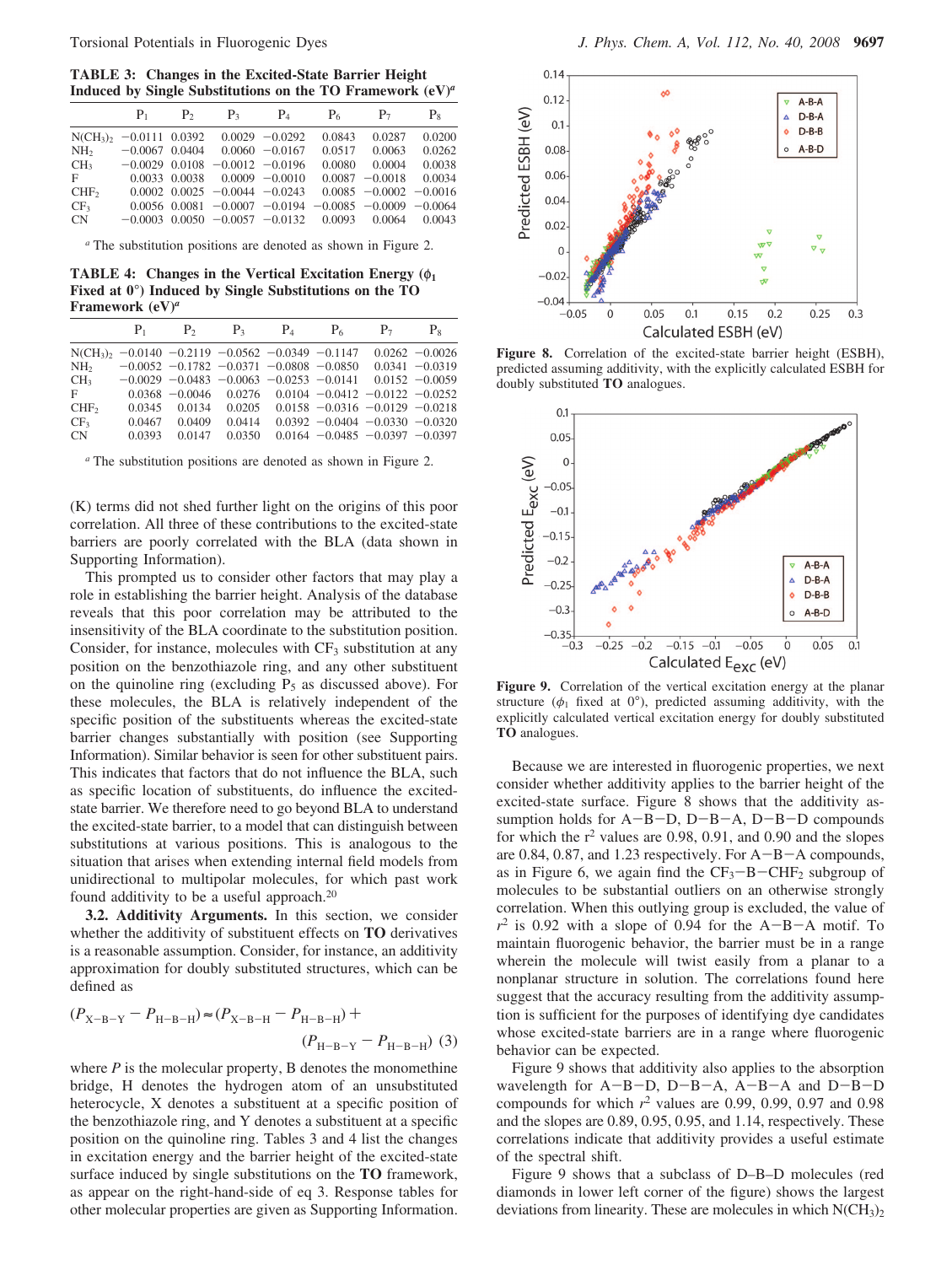

Figure 10. Plot of deviation from additivity against the sum of the absolute values of the shifts induced by the individual substituents. The results suggest the error associated with additivity increases with the combined strength of the substituents. The bolds symbols highlights the subgroup in which strong electron donors  $(N(CH_3)_2)$ and  $NH<sub>2</sub>$ ) are substituted at  $P<sub>2</sub>$ .

or  $NH<sub>2</sub>$  are substituted at  $P<sub>2</sub>$ . These stronger deviations from linearity may be related to these substitutions having the largest effects of any single substitutions. (Tables 3 and 4 show that substituting  $N(CH_3)_2$  or  $NH_2$  at  $P_2$  leads to the largest effects on both the excitation energy and excited-state surface barrier height.) This suggests that deviations from linearity may be larger for stronger substituent effects. Figure 10 plots the deviation from linearity against the combined strength of the substitutions, as measured by the sum of the absolute values of the shifts induced by the individual substituents (Tables 3 and 4). The results support the notion that the deviation from linearity increases with combined substituent strength. From this perspective, the compounds with  $N(CH_3)_2$  or  $NH_2$  substitutions at  $P_2$  deviate most strongly from linearity because they have the strongest combined substituent strength (bold symbols in Figure 10). The behavior in Figure 6, in which  $N(CH_3)_2$  or  $NH_2$ at  $P_2$  lie on a line below that of the other molecules, can then be rationalized in terms of these strong substitutions leading to a red (bathochromic) shift that can not be accounted for by a generic correlation of excitation energy with BLA.

The above shows that additivity applies when substituents are placed on different heterocycles. We next test whether additivity also holds for double substitutions on the same heterocycle, for where the substituents are in much closer proximity. A representative set of 98 molecules was generated by considering all possible combinations of the substituent groups placed either at  $P_1$  and  $P_3$  on the benzothiazole ring or at  $P_6$  and  $P_8$  on the quinoline ring. These positions were chosen to avoid steric interactions both between the substituents and between the substituents and the bridge. Figures 11 and 12 indicate that additivity holds well for this set of molecules. Figure 11 plots the excitation energy obtained from explicit calculations versus that obtained assuming additivity. The value of *r*<sup>2</sup> is 0.98 and the slope is 0.98. Figure 12 is a similar plot for the excited-state barrier, for which  $r^2$  is 0.94 and the slope is 0.85. Similarly good correlations are found for the other properties of interest (see Supporting Information). These results suggest that additivity applies even for substitutions that perturb the same heterocycle.

To test the additivity assumption further, we next considered triple and quadruple substitutions. A representative set of 40 molecules was generated by randomly selecting both the positions (excluding  $P_5$  as discussed in section 3.1) and types



Figure 11. Correlation of the vertical excitation energy at the planar structure ( $\phi_1$  fixed at 0°), predicted assuming additivity, with the explicitly calculated vertical excitation energy for doubly substituted **TO** analogues involving substitution on the same heterocycle.



**Figure 12.** Correlation of the excited-state barrier height (ESBH), predicted assuming additivity, with the explicitly calculated ESBH for doubly substituted **TO** analogues involving substitution on the same heterocycle.



**Figure 13.** Correlation of the excitation energy ( $\phi_1$  fixed at 0°), predicted assuming additivity, with the explicitly calculated vertical excitation energy at the planar structure for triply and quadruply substituted **TO** analogues.

of the substituents. The molecules and results are listed in the Supporting Information. Figures 13 and 14 indicate that additivity holds for these molecules. Figure 13 plots the excitation energy obtained from explicit calculations versus that obtained assuming additivity. The value of  $r^2$  is 0.84 and the slope is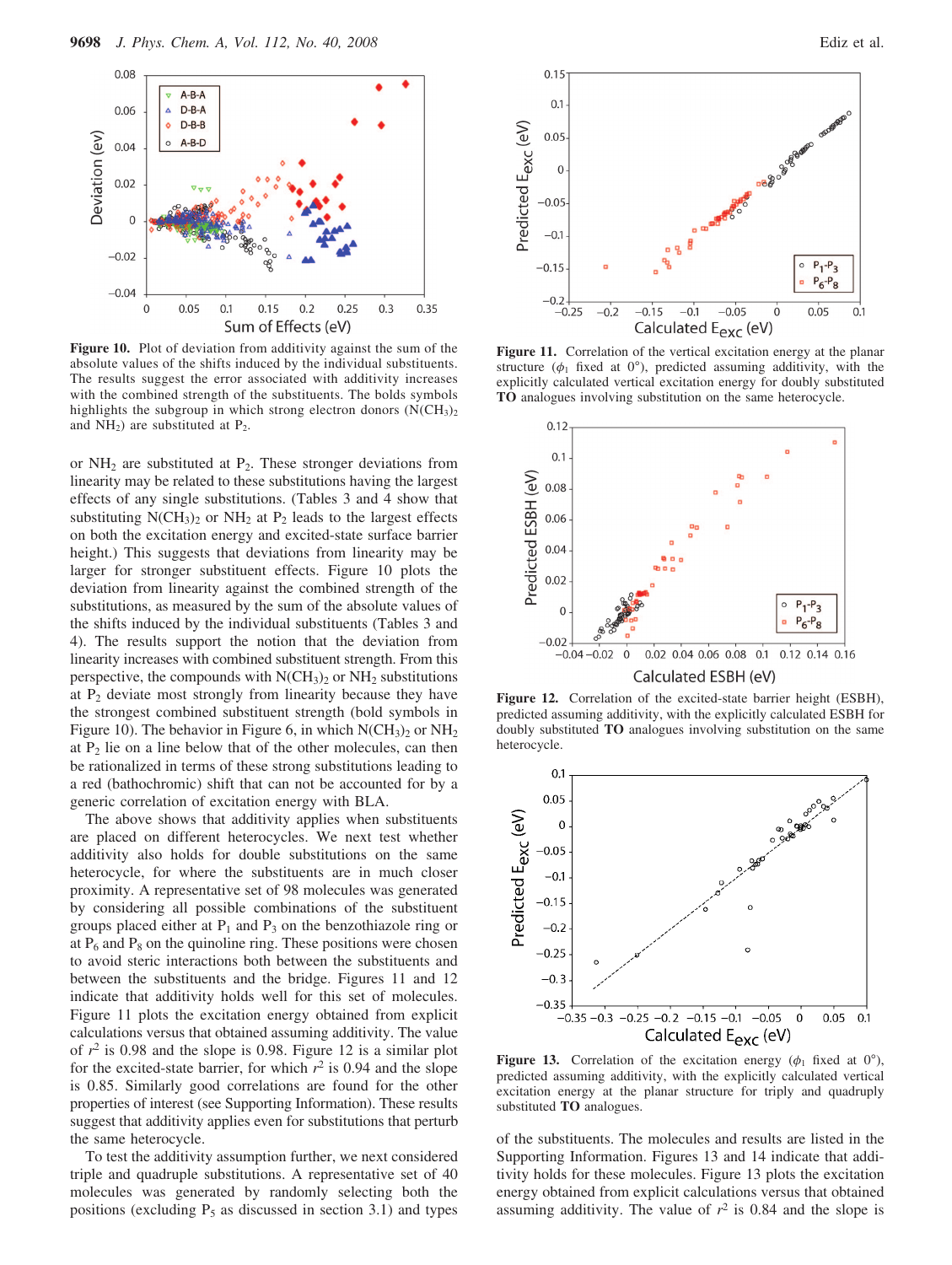

**Figure 14.** Correlation of the excited-state barrier height (ESBH), predicted assuming additivity, with the explicitly calculated ESBH for triply and quadruply substituted **TO** analogues.

0.99. Figure 14 is a similar plot for the excited-state barrier, for which  $r^2$  is 0.75 and the slope is 0.70. Two of the randomly generated molecules have an  $N(CH_3)_2$  or  $NH_2$  at position  $P_2$ and so, as discussed above, are expected to deviate most strongly from linearity. When these are removed from the data set, the correlations improve substantially, with the excitation energy having an  $r^2$  value of 0.93 and a slope of 1.02, and the excited barrier having an  $r^2$  value of 0.85 and a slope of 0.81. Additivity was also tested for the fluorinated **TO** dyes of Chart 1, for which experimental data is available. The results, shown in the Supporting Information, show that the predictions of the additivity model agree well with the experimental results, both for the wavelengths and for the barrier heights (assuming quantum yield in a viscous solution, 90% glycerol, correlates with the barrier height).

The results of this section suggest that additivity is a useful assumption for identifying dye candidates with optimal properties. Additivity has the great advantage of allowing estimates to be made for all possible substitution patterns (nearly 106 molecules) using quantum chemical calculations performed on only singly substituted molecules (49 molecules, assuming seven substituents and seven substituent positions).

This prompted us to consider whether it is possible to factor the responses given in Table 3 and 4 into the product of a parameter that captures the strength of the substituent, the **V** of eq 1, and a position dependent proportionality constant, the **A** of eq 2. In section 3.3 we will show that this sort of factorization can not be accurately captured by two parameters.

**3.3. Additivity versus Linearity.** The above section showed that additivity of substituent effects is a good approximation for the properties of interest here. Because linearity implies additivity, this observation suggests that other consequences of linear response theory may also be present. In particular, it may be possible to write the responses as being proportional to acceptor-donor strength, as captured by some set of Hammettlike parameters. A plot of substituent effect versus the Hammett parameters listed in Supporting Information does not reveal any systematic trends, except for the change in BLA resulting from a substitution at positions  $P_2$ ,  $P_3$ ,  $P_5$ , and  $P_6$  (see Supporting Information). A more general linear assumption is that of eq 2, which factorizes the response (∆*P*) into a product of position dependent constants, **A**, and a set of Hammett-like parameters, **V**. The optimal values of **A** and **V** are obtained from an iterative optimization scheme that minimizes the least-squares difference

**TABLE 5: Average of the Percent Error Calculated for TO Analogues**

|                                          | $\%$ error |
|------------------------------------------|------------|
| $BLA^a$                                  | 21.3       |
| $GSBH^b$                                 | 45.9       |
| $\overline{\text{EE}}_{\text{planar}}^c$ | 75.1       |
| $EE$ <sub>twisted</sub> <sup>d</sup>     | 95.3       |
| ESBH <sup>e</sup>                        | 131.5      |
|                                          |            |

*<sup>a</sup>* The bond length alternation. *<sup>b</sup>* The barrier to rotation in the ground state. <sup>*c*</sup> Vertical excitation energy at the planar structure ( $\phi_1$ ) fixed at 0°). <sup>*d*</sup> Vertical excitation energy at the twisted structure ( $\phi_1$ ) fixed at 90°). *<sup>e</sup>* Excited-state barrier height.

**TABLE 6: Search Results for Dye Candidates with a 30**  $\pm$ **5 nm Blue Shift Relative to TO**

|                        | 1d       |        |          |    |     |     |     |
|------------------------|----------|--------|----------|----|-----|-----|-----|
| $\lambda^a$            | 0        |        | $\theta$ | 24 | 209 | 482 | 154 |
| BH-10% $b$             | $\theta$ | 0      | $\theta$ |    | 18  | 86  | 34  |
| BH-25%                 | 0        | $_{0}$ | $\theta$ | 6  | 59  | 154 | 53  |
| BH-50%                 | $\theta$ | 0      | 0        | 19 | 144 | 269 | 54  |
| $\leq$ BH <sup>c</sup> | 0        | 0      | 0        | 23 | 194 | 404 | 108 |

*<sup>a</sup>* Number of molecules that meet the wavelength shift criterion. *<sup>b</sup>* Number of molecules that are within 10%, 25%, 50% of **TO**'s excited-state barrier height and the targeted wavelength shift. *<sup>c</sup>* Number of molecules having a excited-state barrier height lower than that of **TO**. *<sup>d</sup>* Number of substituents on the **TO** framework.

between the full linear response, ∆*P* of Tables 3 and 4, and the factorized form of eq 2. Table 5 reports the average percent difference between the original response and the factorized response, with the average being over all substituents and locations. The factorization of the response leads to errors of about 20% for BLA, and much larger errors for the other properties. The smaller error observed for the BLA response is in line with the observation that the BLA is the only property that correlates with existing Hammett parameters. The larger errors resulting from the factorization of eq 2 suggests that, although additivity holds for this system, it is not useful to view the effects of the substituents as being proportional to some measure of acceptor-donor strength. The absence of this potentially useful consequence of linearity is not a hindrance to the design of improved dyes, because additivity alone is sufficient to support computational dye design.

**3.4. Design Approach.** In the previous section we showed that additivity provides useful estimates for the absorption wavelength and barrier height of the excited-state surface for multiple substitutions on the **TO** framework. In this section, we use additivity to enable an exhaustive search of all possible substitution patterns, using only the responses to single substitutions listed in Tables 3 and 4. Explicit calculations are then performed on the identified dyes to test the additivity approximation. As a design target, we consider the use of substituents to induce spectral shifts while maintaining fluorogenicity. Such spectrally resolved dyes are desirable because they would enable fluorescence imaging to simultaneously monitor multiple biomolecules in a living cell.

Consider, for instance, design of a dye with a 30 nm blue (hypsochromic) shift with respect to the calculated absorption wavelength of unsubstituted **TO**, corresponding to a target of 445 nm. We will assume that retention of the fluorogenic properties is related to the excited-state barrier height. One set of criteria for fluorogenicity that we will consider is to keep the barrier similar to the 0.029 eV of **TO**, with tolerances of 10%, 25% and 50%. This assumes that it is desirable to have a finite barrier such that the molecule does not become overly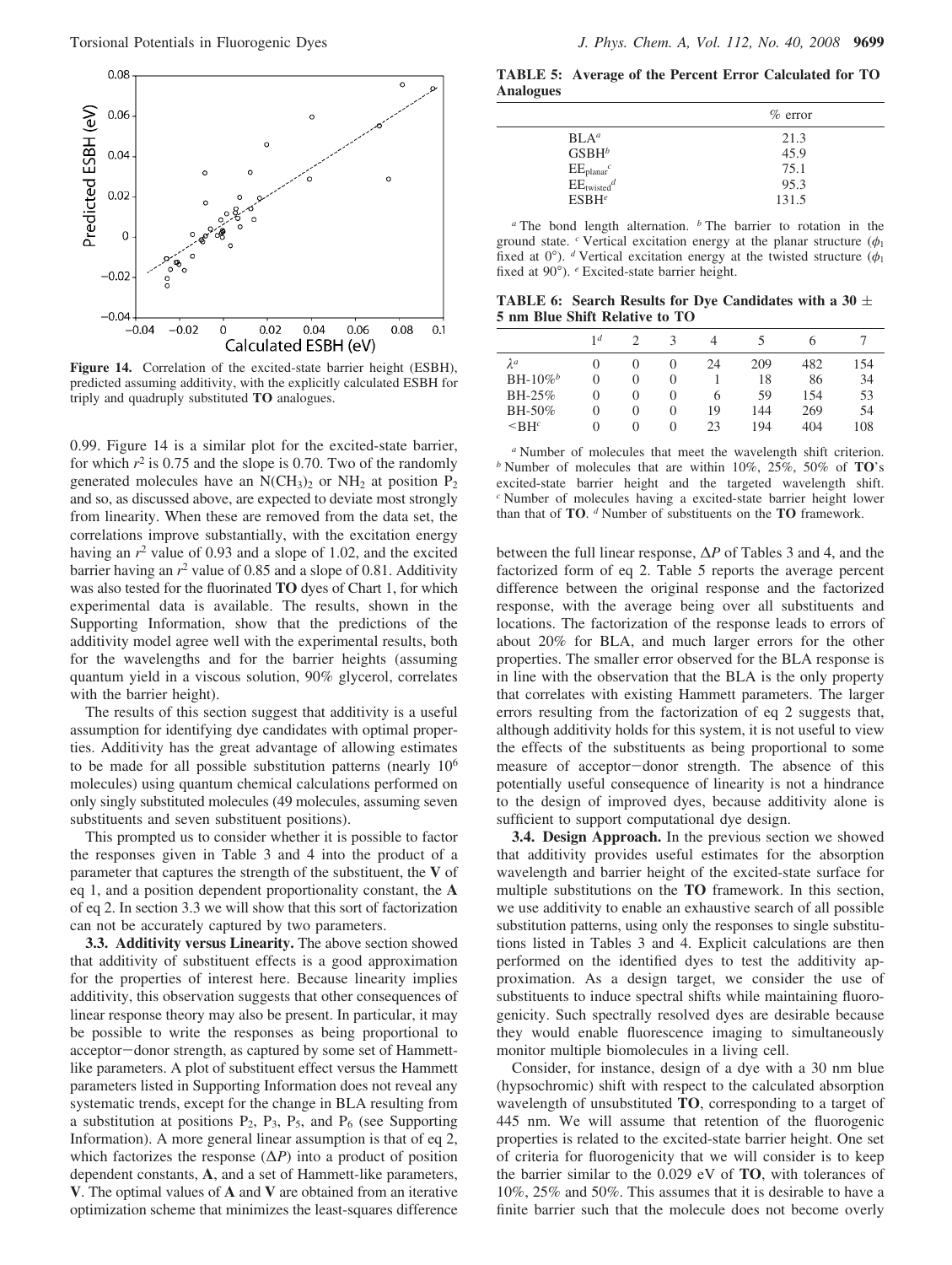**TABLE 7: Search Results for the Dye Candidates with a 30** ( **5 nm Red Shift Relative to TO**

|               | 1 <sup>d</sup>   |              | $\mathbf{a}$ |      |       |       |        |
|---------------|------------------|--------------|--------------|------|-------|-------|--------|
| $\lambda^a$   | $\left( \right)$ | 45           | 851          | 7837 | 38416 | 98036 | 101904 |
| BH-10% $b$    | 0                | $\mathbf{0}$ | 24           | 330  | 1924  | 5162  | 5457   |
| $BH-25%$      | $\theta$         |              | 62           | 858  | 4708  | 12814 | 13572  |
| $Bh-50%$      | $\Omega$         | 6            | 158          | 1727 | 9262  | 24484 | 25647  |
| $\leq$ RH $c$ | $\theta$         | 10           | 326          | 3454 | 17977 | 46144 | 46688  |

*<sup>a</sup>* Number of molecules that meet the wavelength shift criterion. *<sup>b</sup>* Number of molecules that are within 10%, 25% and 50% of **TO**'s excited-state barrier height and the targeted wavelength shift. *<sup>c</sup>* Number of molecules having a excited-state barrier height lower than that of **TO**. *<sup>d</sup>* Number of substituents on the **TO** framework.

flexible in the excited state, a feature that could potentially reduce fluorescence even when bound to an aptamer. Another criterion is simply that the barrier be lower than that of TO, such that the molecule rotates to the nonemissive twisted structure in solution. Table 6 lists search results for the dye candidates within  $\pm 5$  nm of the target absorption wavelength and with various restrictions on the excited-state barrier height. The first candidate that fulfills both criteria (within 10% of the barrier height) has four substituents, three  $CF_3$  groups on the benzothiazole ring at  $P_1$ ,  $P_2$ , and  $P_4$  and a N(CH<sub>3</sub>)<sub>2</sub> group on the quinoline ring at P7. The explicitly calculated absorption wavelength and the barrier height are 445 nm and 0.032 eV, respectively, as compared to 450 nm and 0.023 eV obtained assuming additivity. Searching based on the additivity approximation was then able to successfully identify a dye candidate that met the target criteria. A sample list of structures chosen from the 23 dye candidates that have a barrier lower than that of **TO** are shown in Supporting Information.

This suggests that fluorogen design that considers only the substituents needed to induce the desired spectral shift may lead to many dyes that have the target emission wavelength but are not ideal fluorogens.

We next consider design of a dye with a 30  $\pm$  5 nm red (bathochromic) shift with respect to the calculated absorption wavelength of unsubstituted **TO**. Table 7 shows a much larger number of dye candidates compared with Table 6, indicating that red shifts are easier to induce than blue shifts. Table 7 indicates that the number of dyes that satisfy both criteria simultaneously is considerably smaller than those that satisfy only the targeted spectral shift. The selection of a dye from the generated candidates can then be based on criteria such as ease of synthesis. The structures of the 10 dye candidates that have a barrier lower than that of **TO** are shown in Supporting Information.

The additivity model also allows us to address more general questions regarding dye design. For instance, what is the largest red and blue shift that can be obtained for a given multiplicity of substitution? Table 8 lists the predicted maximum red and blue shifts that can be obtained using the **TO** framework and placing various restrictions on the shift in excited-state barrier height. Such analyses allow one to explore the limits of a particular dye framework.

#### **4. Conclusion**

The goal of this work is to use computation to aid design of fluorogenic dyes for biological imaging. More specifically, we consider the use of electron acceptor/donor substitutions to alter the dye's photophysical properties. Given the large number of possible substitution patterns on a dye framework, such as that of **TO**, the design would be aided by a better understanding of

**TABLE 8: Predicted Maximum Red and Blue Shifts Relative to TO**

|                | no restriction <sup>b</sup> |                  | 50%                 |                  | 25%                 |                  | $\leq$ BH           |                  |
|----------------|-----------------------------|------------------|---------------------|------------------|---------------------|------------------|---------------------|------------------|
|                | $\lambda_{\rm red}$         | $\lambda_{blue}$ | $\lambda_{\rm red}$ | $\lambda_{blue}$ | $\lambda_{\rm red}$ | $\lambda_{blue}$ | $\lambda_{\rm red}$ | $\lambda_{blue}$ |
| 1 <sup>a</sup> | 519                         | 468              | 487                 | 468              | 487                 | 468              | 492                 | 469              |
| $\overline{2}$ | 545                         | 461              | 526                 | 461              | 501                 | 461              | 503                 | 461              |
| 3              | 565                         | 454              | 546                 | 454              | 536                 | 454              | 530                 | 454              |
| $\overline{4}$ | 580                         | 447              | 555                 | 447              | 550                 | 447              | 543                 | 447              |
| 5              | 591                         | 442              | 569                 | 442              | 564                 | 442              | 558                 | 442              |
| 6              | 602                         | 442              | 577                 | 443              | 573                 | 443              | 572                 | 444              |
| 7              | 606                         | 445              | 583                 | 445              | 583                 | 446              | 581                 | 449              |

*<sup>a</sup>* Number of substituents on the **TO** framework. *<sup>b</sup>* Maximum change in excited-state barrier height from **TO**.

the structure-property relationships that establish the fluorogenic properties. Previously, we have shown that the fluorogenic properties are related to twisting of the dye, following electronic excitation in solution, from an emissive planar structure to a nonemissive twisted structure. The likelihood that the dye will be a fluorogen is therefore assessed by examining the magnitude of the barrier between the planar and twisted structures.

We began by generating a library of molecules corresponding to single and double substitutions on the **TO** framework. First, we examined whether the calculated properties could be well described with a single bond-length alternation coordinate, BLA, as is true of many properties in linear cyanine dyes.18 The results indicate that, although the excitation energies correlate fairly well with the BLA, poor correlations are obtained for the excited-state barrier height that establishes the fluorogenic properties. This can be attributed to the excited-state barrier height being more sensitive than BLA to the particular locations of the substituents.

These results prompted us to consider an additivity model that can distinguish between substitutions at various positions. Tests on doubly substituted **TO**'s, and a randomly generated set of triply and quadruply substituted **TO**'s, indicate that additivity is a useful approximation for design purposes. Although additivity suggests an underlying linearity in the substituent effects, additional simplifications stemming from linearity could not be identified. Additivity is sufficient to enable an exhaustive search of substitution patterns. For instance, predictions for the nearly 106 possible substitution patterns resulting from placing 7 possible substituents at 7 different substituent locations could be obtained from quantum chemical calculations on only the 49 possible singly substituted molecules. Semiempirical theory is used here because comparison with experimental data suggests it provides more accurate predictions of the substituent effects on the excitation energy than TDDFT. Our past work on nonlinear optical susceptibilities found that additivity within semiempirical theory is a good indicator of additivity in more complex ab initio computations.<sup>20</sup> The design approach used here should then also be applicable within TDDFT and other quantum chemical methodologies, where the computational savings resulting from additivity would be even more essential. Finally, the approach is demonstrated by considering design targets related to using substituents to induce spectral shifts while maintaining an excited-state barrier that is close to that of **TO**, such that the fluorogenic properties may be retained. The practical impact of this is that new dyes can be synthesized having different colors, but by keeping the barrier low, the fluorescence quantum yield will remain correspondingly low. When protein or RNA partners are obtained to bind to these dyes, the net enhancement in fluorescence upon binding will be maximal, leading to high quality fluorescence images and ultrasensitive detection.